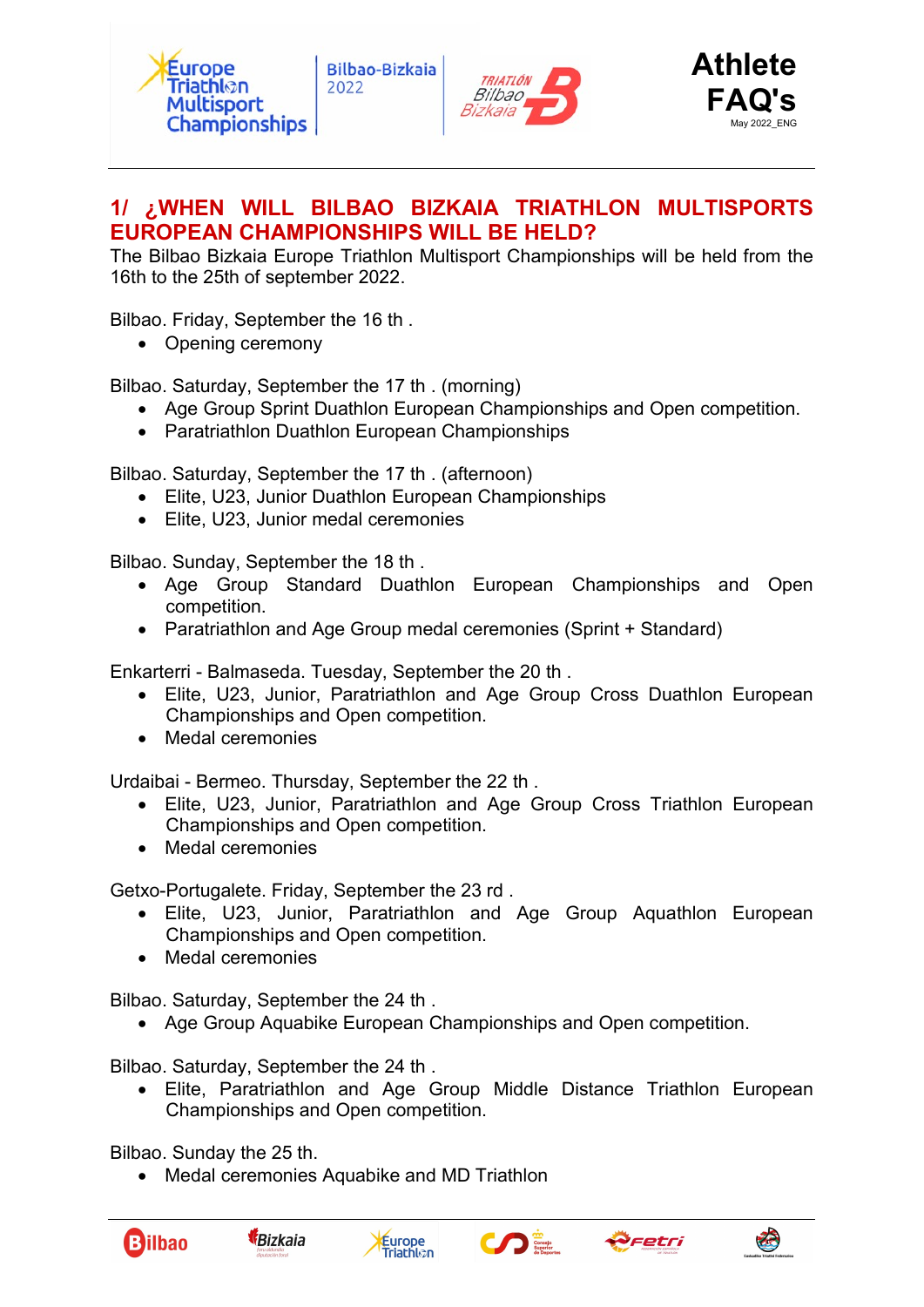





Championship closing ceremony

Check here the full schedule:

https://www.triatlonbilbaobizkaia2022.eus/informacion/horarios/

# 2/ DISTANCES

### 2.1/ DUATHLON

Sprint Duathlon European championships (Elite, U23, Paratriathlon, Age Groups) and Open category.

• Run 5K - Bike 20K (Drafting race) - Run 2.5K

Standard Duathlon European championships (Age Groups) and Open category.

• Run 10K - Bike 40K (Non drafting race) - Run 5K

### 2.2/ CROSS DUATHLON

Cross Duathlon European Championships (Elite, U23, Age Groups) and Open category

 $\bullet$  Run 6,9K - Bike 21K - Run 3K

Cross Duathlon European Championships (Paratriathlon, Junior)

Run 4K - Bike 10K - Run 3K

#### 2.3/ CROSS TRIATHLON

Cross Triathlon European Championships (Elite, U23 and Age Groups) and Open category

 $\bullet$  Swim 1K - Bike 22K - Run 7,6K

Cross Triathlon European Championships (Paratriathlon, Junior)

Swim 0,5K - Bike 11K - Run 3,8K

### 2.4/ AQUATHLON

Aquathlon European Championships (Elite, U23, Junior, Paratriathlon, Age Groups) and Open category

Swim 1K - Run 5K

### 2.5/ MIDDLE DISTANCE TRIATHLON

MD Triathlon European Championships (Elite, Paratriathlon, Age Groups) and Open category

Swim 1,9K - Bike 82K - Run 21K

#### 2.6/ AQUABIKE

Aquabike European Championships (Age Groups) and Open category

Swim 1,9K - Bike 82K











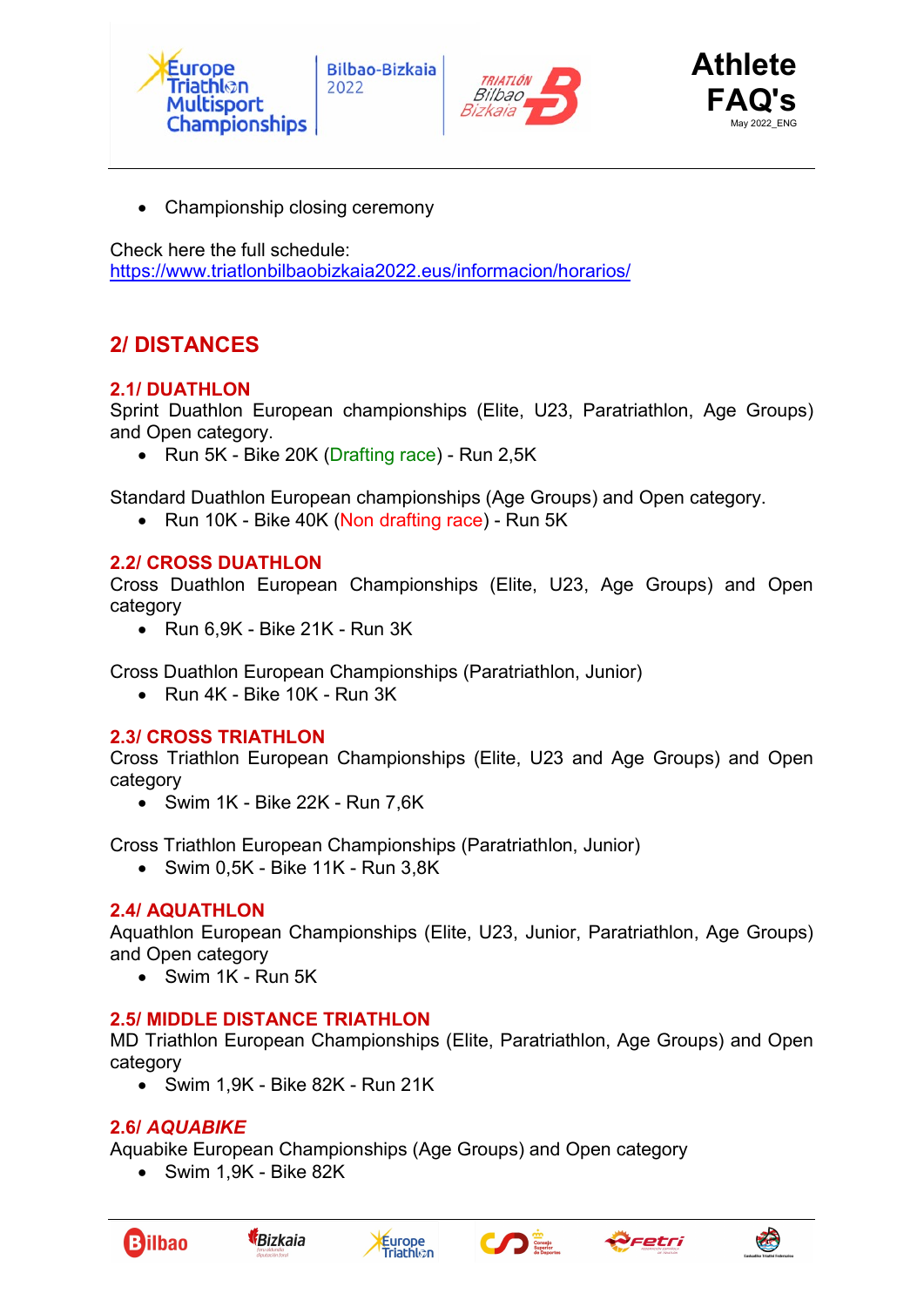





# 3/ ABOUT BILBAO-BIZKAIA

#### 3.1/ LOCAL WEATHER

In september, average daily temperatures are between 14ºC y 22ºC. Risk of rain during the week. Check the local weather at www.accuweather.com/es/es/bilbao/309382/weather-forecast/309382

### 3.2/ WHERE TO GO AND VISIT

Bilbao and Bizkaia have many interesting places to visit. There city and the region offers the visitor an endless number of cultural and leisure activities. Check the following links:

- Bizkaia: https://www.visitbiscay.eus/es/inicio
- Bilbao: https://www.bilbaoturismo.net/BilbaoTurismo/es/turistas
- Getxo: https://www.getxo.eus/es/turismo
- Portugalete: http://www.portugalete.org/es-ES/Turismo/Paginas/default.aspx Balmaseda/Enkarterri: https://www.visitenkarterri.com/
- Bermeo/Urdabai: https://turismourdaibai.com/es/

Coming soon on the web will be detailed the sports, cultural, gastronomic activities, etc. specially prepared at each venue for the Championships.

#### 3.3/ VENUE AND MAIN AREAS

Bilbao-Bizkaia evento, will be structured in 4 venues, with 4 different key elements

- 1. The City Bilbao
- 2. The Coast Urdaibai/Bermeo
- 3. The Estuary Getxo/Portugalete
- 4. Inland Enkarterri/Urdaibai

The main activity area, Fan Zone, Expo & Registration will be located in Bilbao - El Arenal.

# 4/ TRAVEL, TRANSPORT & ACCOMMODATION

Event Official Travel Agency: BCD Meetings and Events / Contact: Araceli García / araceligarcia@bcdme.es

# 4.1/ TRAVELLING TO BILBAO

#### By PLANE

Bilbao Airport (BIO): https://www.aena.es/es/bilbao.html Santander Airport (SDR): https://www.aena.es/es/seve-ballesteros-santander.html San Sebastián Airport (EAS): https://www.aena.es/es/san-sebastian.html Vitoria Airport (VIT): https://www.aena.es/es/vitoria.html











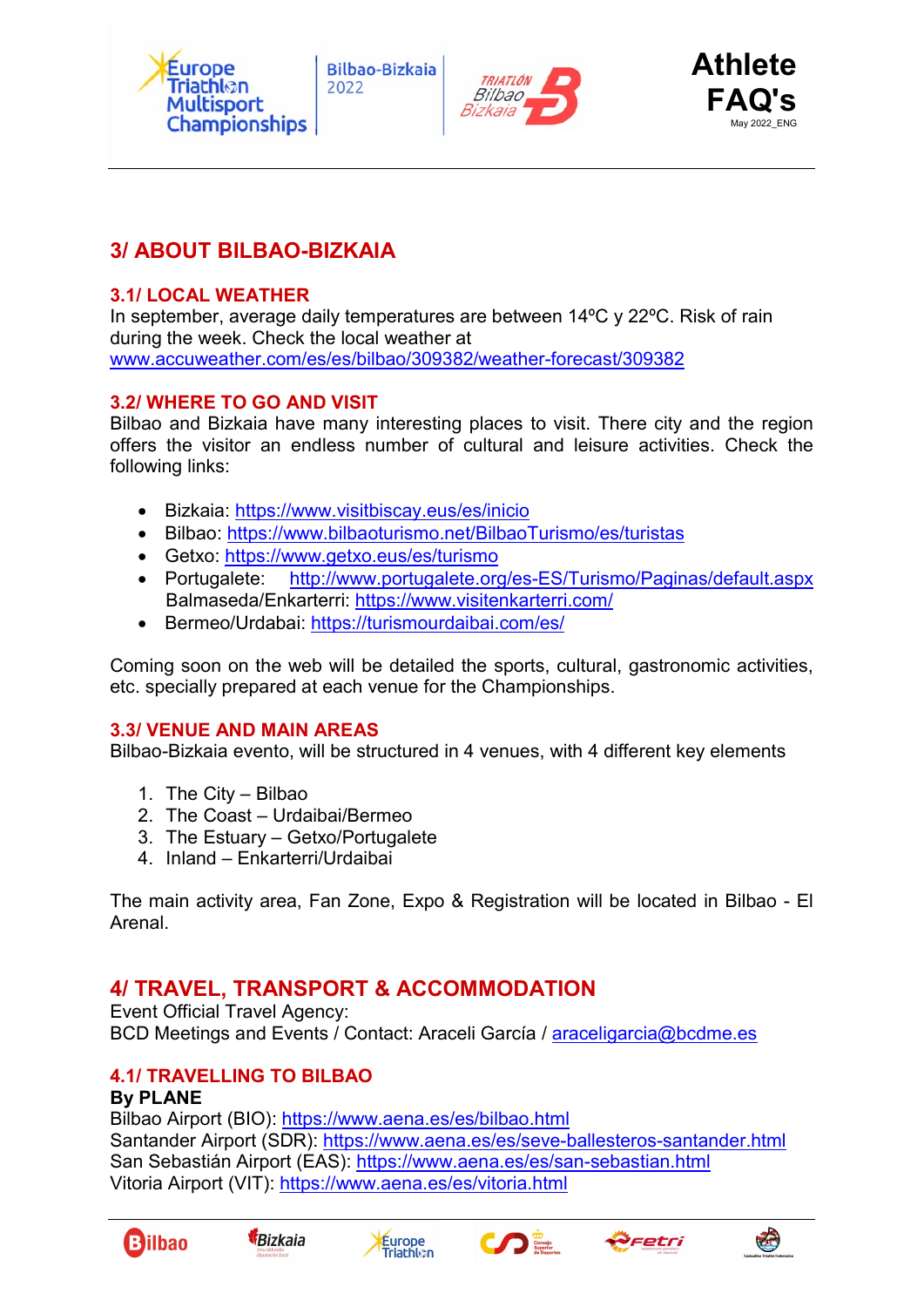





Biarritz Airport (BIQ): https://biarritz.aeroport.fr/es/

### By TRAIN

All trains arrive and leave Bilbao from Abando station: https://bilbaoabando.eus. More information, schedules and ticket booking on the Renfe website: www.renfe.es

### By BUS

Bilbao bus station is TermiBus (www.bilbaointermodal.eus), and it is located near San Mamés Stadium, very close to the Nervión estuary.

Check the timetables and fares for the different combinations to get to Bilbao from anywhere in Spain en www.alsa.es

#### By CAR or MOTORHOME

AP-68 toll motorway, connecting with the north of Burgos, La Rioja and the A-1 motorway.

AP-8 toll motorway, linking Bilbao from Irún or San Sebastián

A-8 motorway, from Santander, Gijón or Ribadeo.

#### By FERRY

The company Brittany Ferries (www.brittany-ferries.co.uk) operates the Bilbao-Portsmouth route three times a week. Its ships moor 20 minutes from the Bilbao city center, at the Zierbena dock - pier A3 (www.bilbaoport.eus/en/the-port/ferry-serviceto-portsmouth/passenger-terminal).

#### 4.2/ ACCOMMODATIONS

Bilbao: www.bilbaoturismo.net/BilbaoTurismo/es/turistas# Getxo: www.getxo.eus/es/turismo/descubre-getxo/Donde-dormir Portugalete: www.portugalete.org/es-ES/Turismo/Dondedormir/Paginas/default.aspx Balmaseda Enkarterri: www.visitenkarterri.com/planifica-tu-viaje/alojamientos/ Bermeo Urdabai: https://turismourdaibai.com/es/alojamientos/

More information in the Travel/Accommodation link of the website with additional information on how to travel from Bilbao to the different venues of the Championships: Enkarterri-Balmaseda, Bermeo-Urdaibai and Getxo-Portugalete.

# 5/ AGE GROUP ATHLETES REGISTRATION PROCESS

- AG athletes will be registered through their National Federation by a designated AG Team Manager.
- AG athletes need to contact their National Federation for further information.
- In case an athlete is not able to get in touch with his/her National Federation, he/she should contact inscripciones@triatlon.org
- Any athlete who is participating in more than 1 event will need to be registered separately in each event by his/her NF.
- NFs are to collect the entry fees from athletes. No athlete can directly pay the LOC.











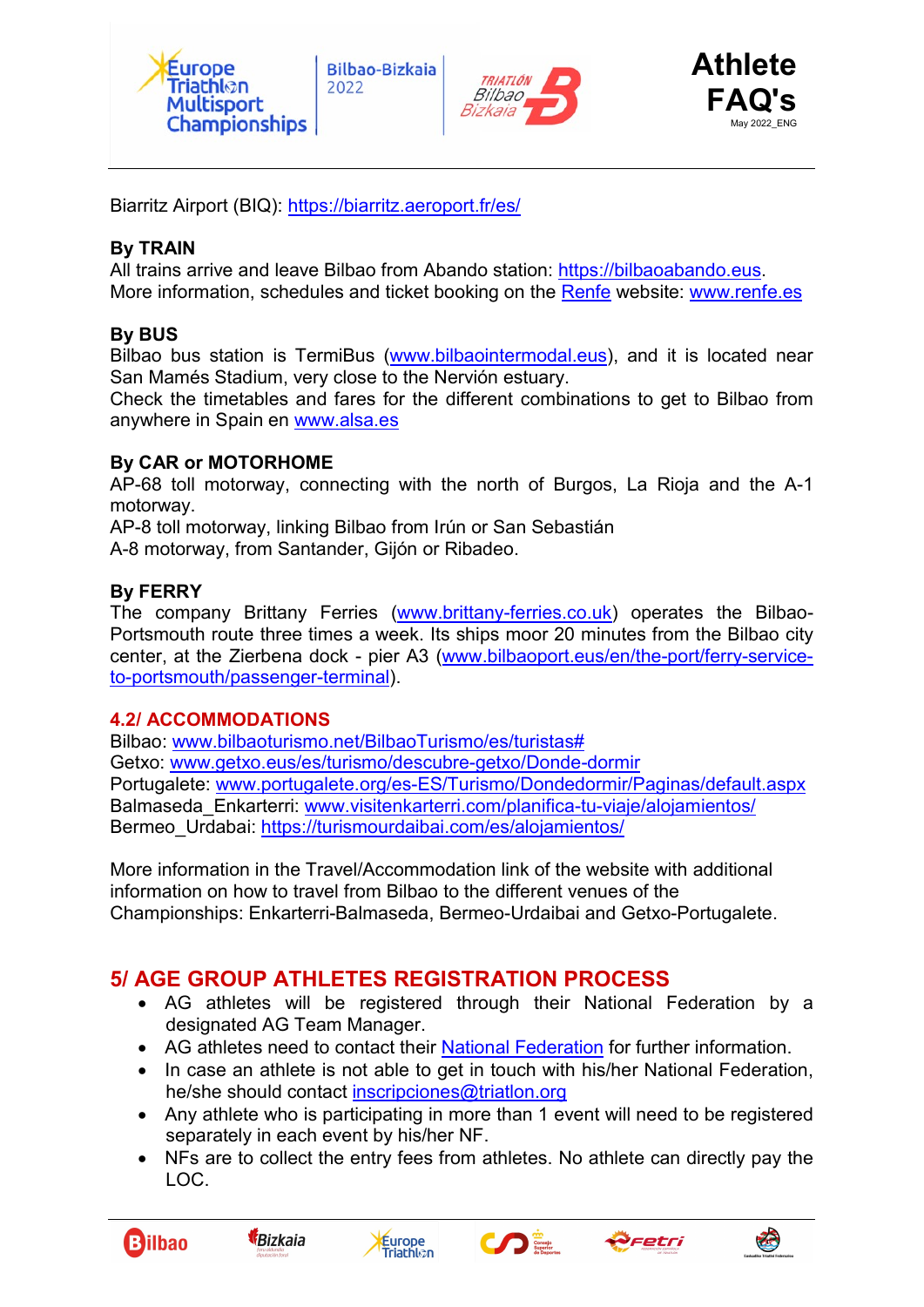





Registration process closes on the 31st of August.

# 6/ AG ENTRY FEES

| Duathlon Elite, U23, Junior and Paratriathlon | 150€  |
|-----------------------------------------------|-------|
| Duathlon Age Group Standard                   | 150€  |
| Duathlon Age Group Sprint                     | 140 € |
| <b>Cross Duathlon</b>                         | 90€   |
| <b>Cross Triathlon</b>                        | 100€  |
| Aquathlon                                     | 70€   |
| Aquabike                                      | 180€  |
| <b>Middle Distance</b>                        | 250€  |

# 7/ OPEN ATHLETES SPECIFIC INFORMATION

There is no participation criteria, it is not necessary to be licensed and can compete with their onw tri-suit.

The days and distances of the competitions coincide with those of the Age Groups.

# 8/ CAN I RACE IN MORE THAN ONE EVENTS?

Yes, as long as you comply with World Triathlon specifications. There will be a discount if you decide to register for more than one event, as follows:

| 2 events | .5% |
|----------|-----|
| 3 events | 10% |
| 4 events | 15% |
| 5 events |     |

# 9/ IF I HAVE REGISTERED AND I CANNOT RACE, WILL I GET MY MONEY BACK?

Sorry, no.

# 10/ MY NATIONAL FEDERATION CANNOT HELP ME WITH REGISTRATION, CAN I REGISTER INDIVIDUALLY?

Please, send a mail to juancarlos.diez@triatlon.org and we will do our best to help you!











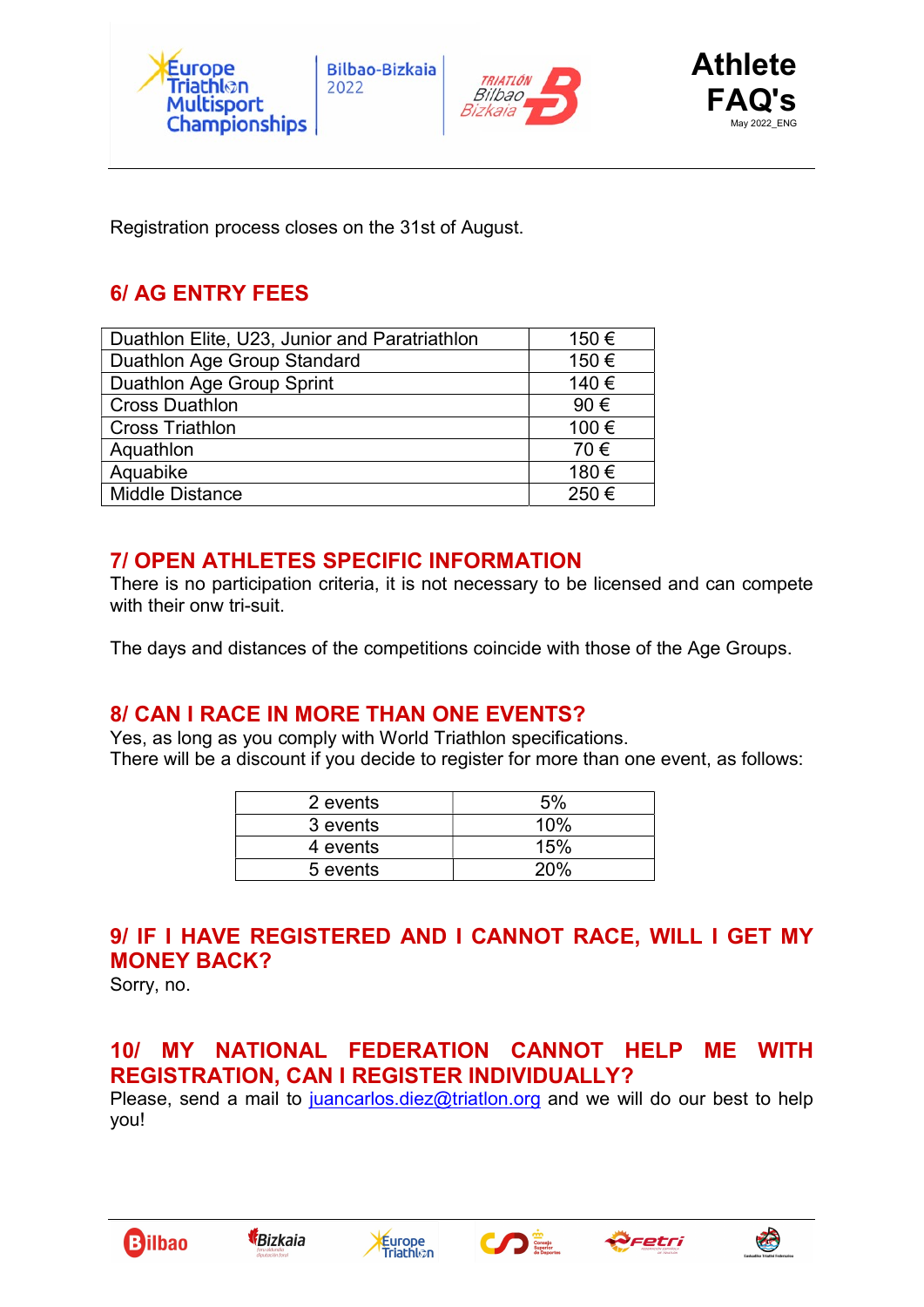





# 11/ COURSES

Already published on the web the following 6 couses:

- Duathlon
- Cross Duathlon
- Cross Triathlon
- Aquathlon
- MD Triathlon
- Aquabike

# 12/ SERVICES

The main service area will be in Bilbao - Paseo del Arenal with:

- Registration.
- Expo & Fan Zone.
- Information point.
- Cloakroom (for Duathlon, Aquabike & MD Triathlon).
- Recovery area
- Merchandising store.
- $\bullet$  Lost and found.
- Mechanical service.
- Opening and closing ceremonies.
- Medal ceremonies.

The following services will be available at the different Events and venues (Enkarterri, Urdaibai and Getxo-Porgugalete):

- Information point.
- Cloackroom.
- Recovery area.
- Merchandisind store.
- Lost and found.
- Mechanical services.
- Medal ceremonies.

We will update and complete this information in the following months.

# 13/ WHAT I WILL RECEIVE AT THE REGISTRATION?

At the registration, you need to show your Passport or ID, and after data verification, you will receive:

- Wristband
- Welcome package (only 1, in case you register for more than one event)

Additional, you will receive an envelope including:









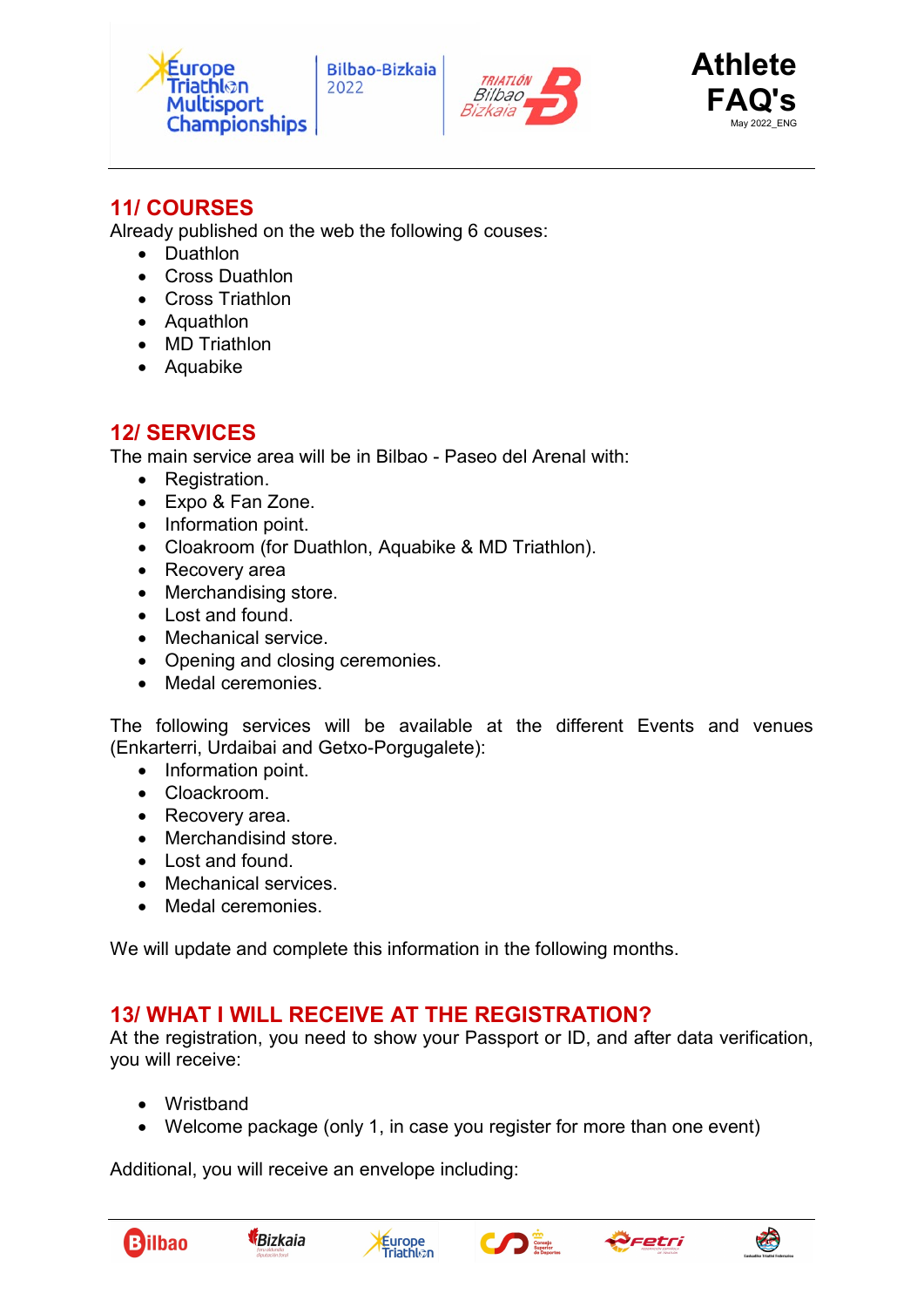





- Bib number
- Stickers: helmet (x3), bike (x1), cloakroom (x1)
- Tattoo (x1), with the race number for the right arm
- Tattoo  $(x1)$ , with the race number for the left leg
- Tattoo (x1), with the age group category for the calf
- Swim cap (Triathlon cross, Aquathlon, Aquabike and MD Triathlon)
- Bike plate (Duathlon Cross and Triathlon Cross)

| Day             | Hour           | <b>Competition</b> |
|-----------------|----------------|--------------------|
| Friday 16th.    | 12:00 to 20:00 | All events         |
| Saturday 17th.  | 12:00 to 20:00 | All events         |
| Monday 19th.    | 12:00 to 20:00 | All events         |
| Wednesday 21st. | 12:00 to 20:00 | All events         |
| Thursday 22nd.  | 12:00 to 20:00 | All events         |
| Friday 23rd.    | 12:00 to 20:00 | All events         |

# 14/ REGISTRATION SCHEDULE

For all the competitions, the registration will be located in Bilbao-Arenal area.

# 15/ IF I AM FINISHER, WILL I RECEIVE ANY ADITIONAL GIFT?

All the Finishers will receive a "finisher" medal. All Finisher finishing any 5 of the 6 European Championships will receive the "Multisport Legend" trophy.

# 16/ WHERE THE ATHLETES BRIEFINGS WILL TAKE PLACE

More information to come.

# 17/ IS THERE GOING TO BE MASSAGE SERVICE?

More information to come.

# 18/ MEDAL ENGRAVING

Commemorate your achievement and engrave your Mane and Finisher time on your medal! You can book this service online at a cost of €10,00.- (we will advice the link to the website) or directly after crossing the finish line in the recovery area at a cost of €15,00.-











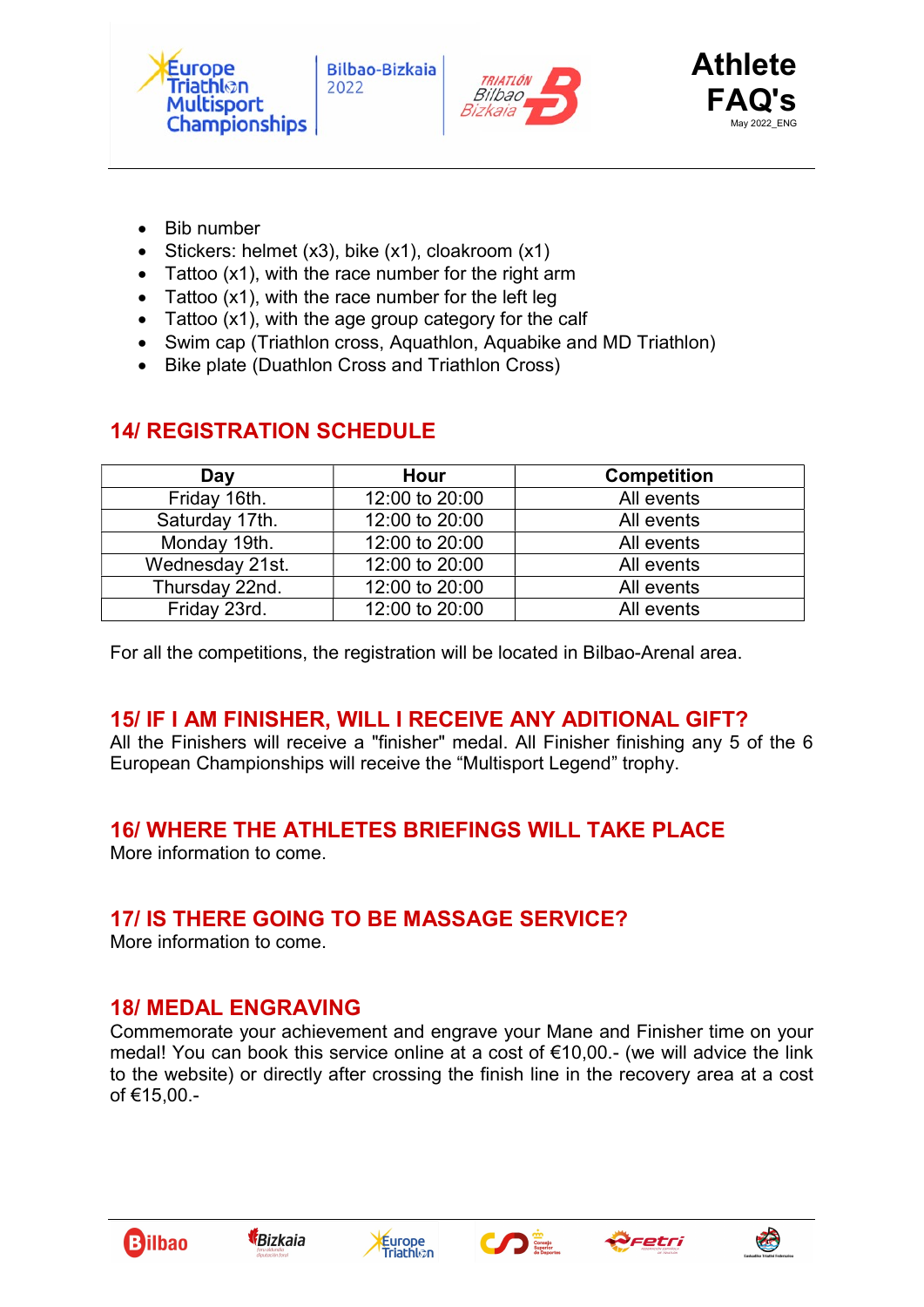





# 19/ BIKE COURSE FAMILIARIZATIONS

Yes. More information to come.

# 20/ THERE WILL BE CHANGING ROOMS AND SHOWERS?

Yes. More information to come.

### 21/ LOST AND FOUND OFFICES

There will be Lost & Found office in each of the venues and in the Bilbao-Arenal area.

### 22/ EXPO AREA

Located in the Bilbao-Arenal area along with the Fan Zone, Registration, Lost & Found Office, etc. Also there will be a small Expo area in each of the venues.

# 23/ THERE WILL BE LIVE TIMING OF THE EVENT?

Yes. More information to come.

# 24/ THERE WILL BE FREE PHOTOS OF THE EVENT?

Yes. All photos will be available in the Spanish Federation Flickr site: https://www.flickr.com/people/156730625@N06/

# 25/ THERE WILL BE BIKE RENTAL?

Yes. https://www.triatlonbilbaobizkaia2022.eus/servicios/alquiler-de-bicicletas/

# 26/ THERE WILL BE WETSUIT RENTAL

More information to come.

# 27/ THERE WILL BE TECHNICAL BIKE SERVICE

Yes. More information to come.

# 28/ WHEN THE COURSES WILL BE MARKED?

We are planning to have the courses marked in advance. TBC the exact date.